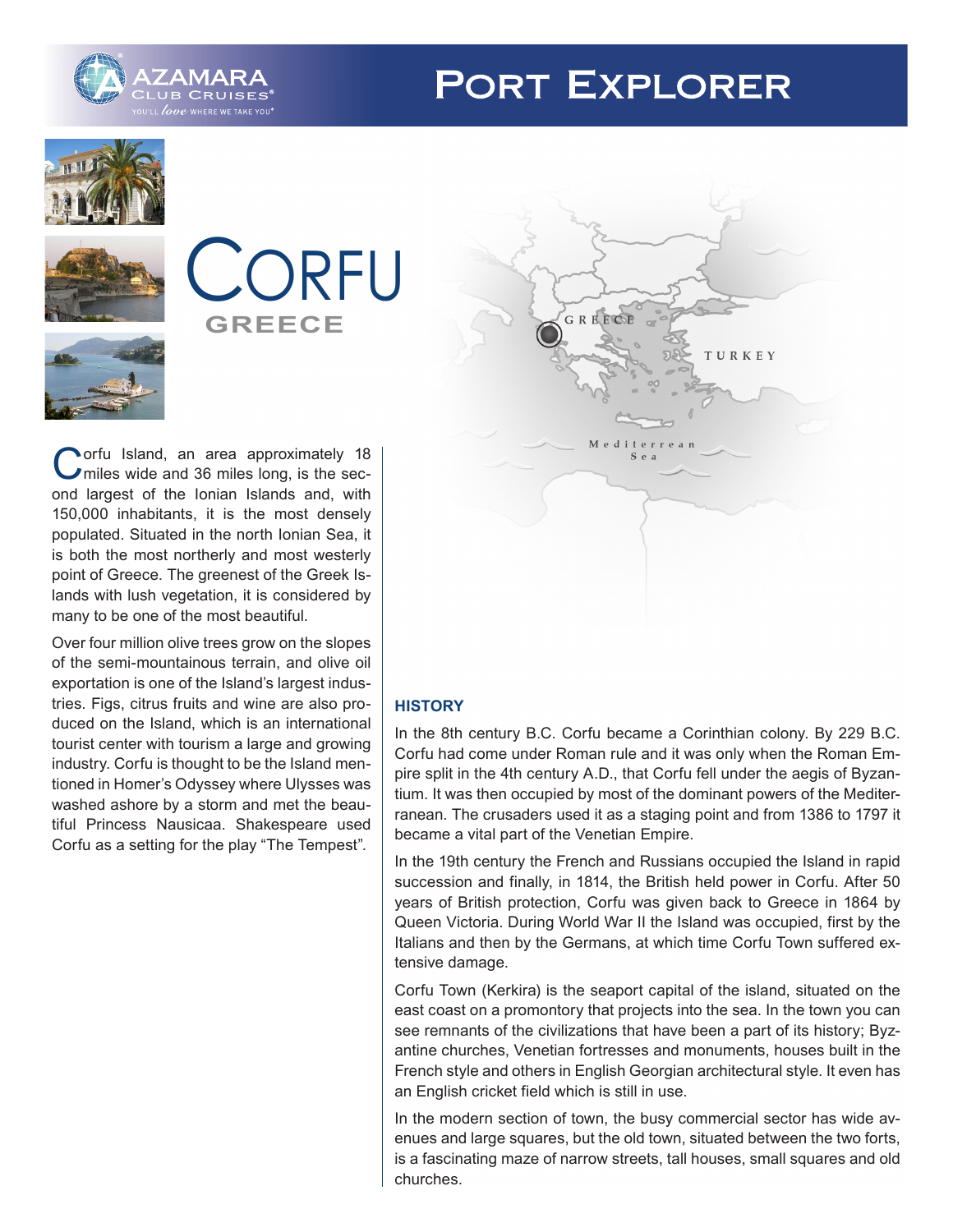

## **CORFU TOWN PLACES OF INTEREST**

Archaeological Museum, 5 Vraila Street, houses finds from local archaeological excavations.

2 **Cathedral of Corfu** is a magnificent Greek Orthodox building in the old part of town. It dates from the 16th century and houses the remains of Saint Theodora Augusta.

3 **Church of Saint Spyridon** is named after the town's patron saint. This 16th century church is located in the center of old town and inside are many valuable icons as well as the remains of Saint Spyridon.

4 **Museum of Asiatic Art** is located at the top of the Espla-nade. This imposing building, the Regency Royal Palace (1819), housed the British High Commissioners and later the Greek Royal Family. Inside the Museum is a rich collection of some ten thousand items of Chinese, Japanese origin and other oriental arts.

**5** Esplanade or Spianada is the main square and social center of Corfu. It is here that the cricket field is located. Running along the side of the field is the Liston Facade, an arcaded row of French buildings with many outdoor cafes.

**6** The **Synagogue**, on Velissariou Street was constructed in 1537. It was from this area that 5000 Jews were moved to the Spianada and subsequently sent to Auschwitz.

**7** The Old Fort is a Venetian fortress, cut off from the town by an artificial defensive moat. Built to protect the town from invaders from the sea, it once held the Palace of Venetian Governors, their Naval Command and the Latin Cathedral.

**8** The **New Fort** was constructed between 1576 and 1588 on the landward side of the town, to protect it from the menace of the Turkish fleet and Ottoman Empire.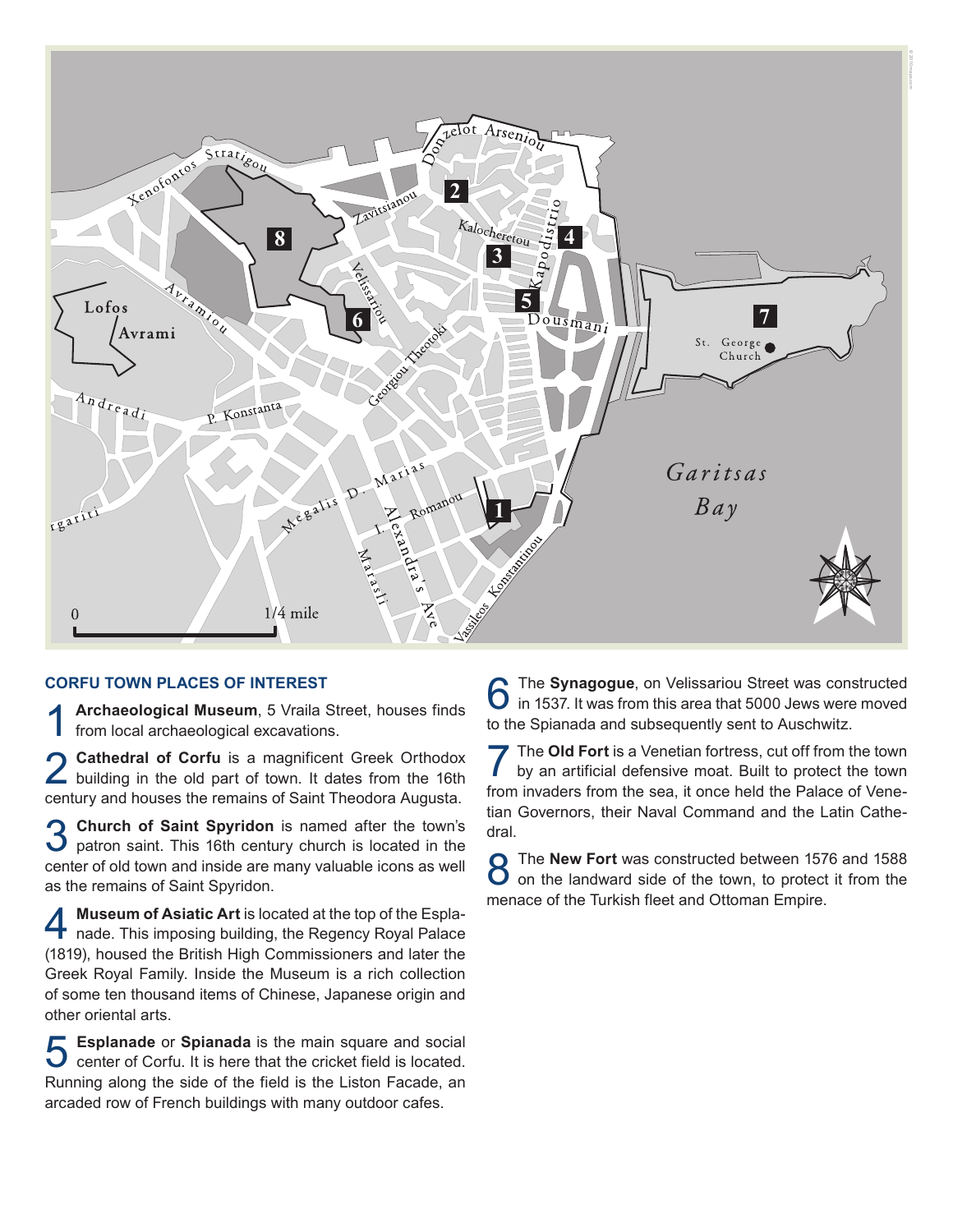#### Beyond Corfu Town

**Kanoni** is 2 miles south of Corfu Town, a very beautiful and popular resort area. A narrow causeway leads to the Monastery of Vlaherna. Nearby is another small island, Pondikonissi (Mouse Island) which has a tiny 13th century chapel on it. Not far away is a villa, built in 1831, called 'Mon Repos' which was the birthplace of Prince Philip, Duke of Edinburgh.

**Achilleion Palace** at Gastouni, 5 miles south of Corfu, was the summer home of the Empress Elizabeth of Austria. Built in 1891, it was purchased in 1907 by Kaiser Wilhelm II of Germany and, since 1962, has become a Casino, opening in the evenings. There is a small museum, filled with mementos of the life of the Empress, and an extensive garden with sweeping views.



**Paleokastritsa**, 16 miles west of Corfu, is considered by some to be the loveliest spot on the coastline of Corfu Island. It is a small bay with clear bluegreen water surrounded by hills. Nearby, perched on a rock over-looking the sea, lies the historic Byzantine Monastery of Theotokos.

# **SHORE EXCURSIONS**

To make the most of your visit to Corfu and surrounding areas we suggest you take one of the organized Shore Excursions. For Information concerning tour content and pricing, consult azamaraclubcruises.com or contact the onboard Shore Excursion Desk. Please be advised to take only necessary items ashore and secure any valuables onboard.

## **LOCAL CUSTOMS**

Bargaining: It is considered normal to barter with merchants and storekeepers in Corfu, it's part of the fun.

Tipping: If services are enjoyed, a 10-15% tip is a good guideline.

# **LOCAL CUISINE AND DRINK SPECIALTIES**

Tzatziki is a yoghurt and cucumber dip, flavored with garlic. Taramosalata is another dip, pink in color, made from fish roe, generally served with crusty bread. Calamari (squid deep-fried in batter) is popular through-out the Islands and coastal resorts of Greece. Another well-known Greek dish is Moussaka; minced lamb, layered with egg-plant and bechamel sauce. For dessert, the specialty is Baklava, a very sweet phyllo pastry filled with walnut and honey.

Drink Specialties: Retsina is the best known of Greek white wines. They have a slightly bitter taste that is soon acquired. Ouzo is the local liqueur, aniseed flavored, sometimes drunk with water. Bottled water is recommended.

# **SHOPPING**

The main shopping areas include G. Theotoki, E. Voulgareos and Kapodistrio Streets, behind the Esplanade.

Items of particular interest include; jewelry, especially silver, leather goods, ceramics, woven rugs, carved olive-wood and embroidered cotton or hand-woven lace.

Some tourist orientated stores may accept U.S. Dollars, most accept major credit cards.

Value Added Tax (VAT), is added to most purchases. Visitors who spend over a certain amount may be entitled to re-claim some or all of the tax paid, however, regulations and conditions governing the refund of VAT are subject to change and RCCL cannot guarantee the cooperation of local authorities.

## **LOCAL CURRENCY**

The unit of currency in this port of call is the euro. There are 8 euro coins and all have a common European face. On the obverse, each Member State decorates the coins with their own motifs. No matter which motif is on the coins they can be used anywhere inside the Member States. There are 7 euro notes and they are uniform throughout the euro area. All euro notes are legal tender in all countries of the euro area.

# **POST OFFICE AND TELEPHONE**

The main Post Office is located on Alexandra's Avenue.

International calls may be placed from the "OTE" (phone company). It is possible to use local phone cards which are available from a number of outlets, including the "OTE". Calls with a personal calling card can be placed using the following access numbers:

AT&T: 00.800.1311 MCI: 00.800.1211